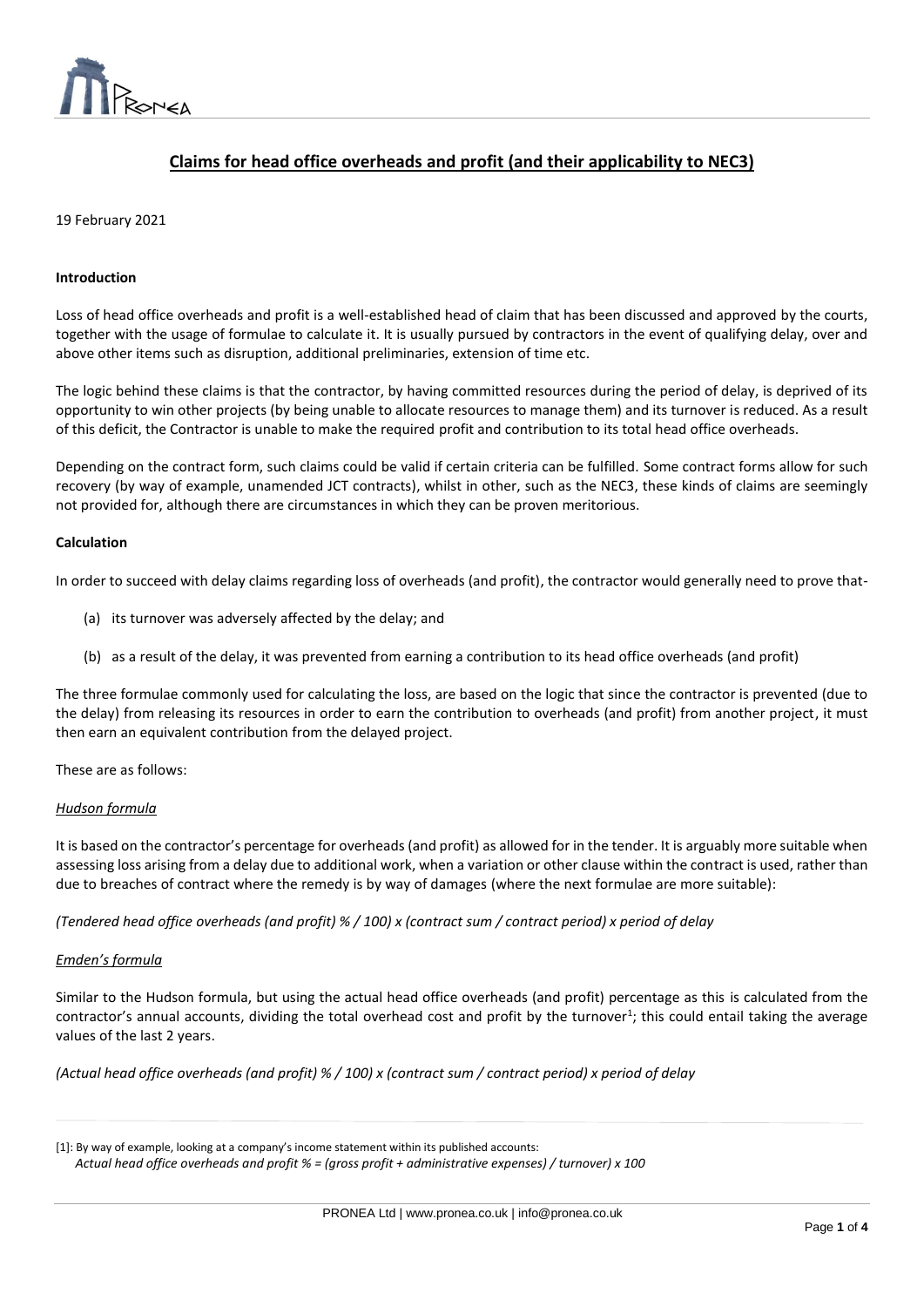

# *Eichleay's* formula

Similar to *Emden's* formula, using the actual overheads, but instead of the contract sum, the total contract value (including variations, remeasurement etc.) is used. Mostly used in the United States (where it found approval by the US courts) whereas the terminology differs<sup>2</sup>:

*Contract billings / Total billings for contract period x Total overhead for contract period = Overhead allocable to the contract*

 $\overline{a}$ 

*Allocable overhead / Days of performance = Daily contract overhead*

*Daily contract overhead x No. days delay = Amount claimed*

## **The logic**

In the simplified example below (Figure 1), the contractor has planned the project turnover throughout Year 1, 2 and 3 according to the submitted tender and programme (line B, Expected t/o). This, together with other projects, creates an estimate of the company turnover shown in line  $D - E - D$ . Line A – A represents the head office overheads which, as originally planned, are covered by the expected project turnover.

The delay creates a different turnover profile for the project (line C, Actual) which is below the level of overheads during years 1 and 2; accordingly, the deficit affects the company turnover for the same period (line D-D-D, actual). What this means for the period of delay (year 1 and 2), is that the contractor's reduced turnover is not sufficiently contributing to the head office overheads as planned.

It could be argued that nothing is stopping the contractor from pursuing other projects using additional resources to manage them. This is one of the tests used in courts, i.e. the contractor needs to demonstrate that such a solution was not possible (e.g. because its business model is based on in-house resources rather than agency staff).

Whilst, after the delay period the project turnover is realised, the company's turnover is reduced for years 1 and 2. The increased project turnover in year 3, could possibly put further strain to the company's available resources due other planned work.



[2]: As stated by the Federal Circuit in Nicon, Inc. v. United States, 331 F.3d 878, 888 (Fed. Cir. 2003)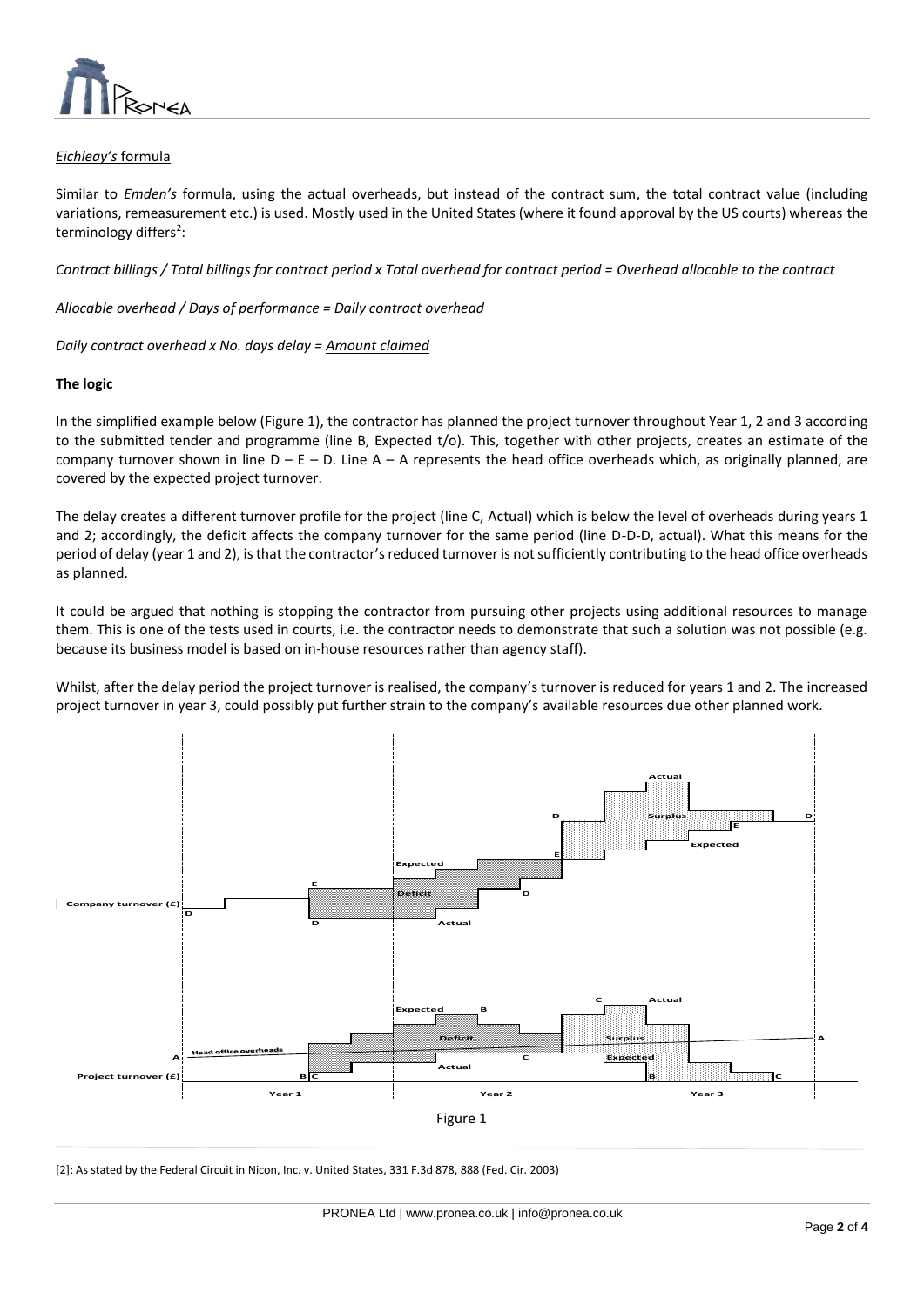

# **Applicability to NEC3**

Unlike the JCT contract which, in its unamended form, does not prevent the parties from seeking remedies under common law (e.g. clause 4.23 of the JCT D&B 2016, "Reservation of Contractor's rights and remedies"), at first glance, the NEC3 ECC contract does not provide for this kind of recovery. Clause 63.4 states:

 $\overline{a}$ 

"*The rights of the Employer and the Contractor to changes to the Prices, the Completion Date and the Key Dates are their only rights in respect of a compensation event*." (Emphasis added)

That implies that recovery for the Contractor under common law damages is excluded, because all remedies are provided for in the contract by the compensation event mechanism. Furthermore, in the listed compensation events, clause 60.1(18) includes any breaches of contract by the Employer, which are not under any other category.

In addition to the above, the Defined Cost which is used for the assessment of compensation events, either under the Schedule of Cost Components (SCC) or the Shorter Schedule of Cost Components (SSCC) has no category of costs relating to head office overheads and profit. Lastly, by clause 52.1, all the Contractor's costs that are not included in the Defined Cost, are treated as included in the Fee. It follows that the Fee is deemed to include head office overheads and profit as well as any other costs not set out in the SCC or the SSCC.

However, notification of compensation events is time barred by the *defects date* (clause 61.7). What if there is a breach by the Employer (or the Project Manager acting as its agent) after that date?

One could argue that, after the *defects date*, there could be no delay caused as the works would have been completed some months or even a year before, depending on the contract; but what if the breach would result in the Contractor being unable to pursue other projects? Wouldn't that entitle him to recovery of head office overheads and profit under common law since its rights under the contract are time barred and the cause of the loss had occurred after that time limit?

An example could be that the Employer delays the release of a Performance Bond (secondary Option X13) which restricts the Contractor's bonding capacity for other projects. Or that the Project Manager delays in issuing a certificate (e.g. Defects Certificate) and that delay somehow prevents the Contractor from allocating resources to other projects and forces it to decline or refrain from pursuing new work?

It is highly possible that, provided the requirements are satisfied (see conditions (a) and (b) in "Calculation", *supra*), such a claim would have merit and that the contractor would be able to recover its proven loss using one of the formulae.

## **Conclusion**

There is a plethora of court cases that have dealt with contractors' claims for recovery of head office overheads and profit, albeit the applicability to the NEC3 contracts, with the particular circumstances as set out above, has not been tested.

The conclusions of Akenhead J at paragraph 541 of his decision in *Walter Lilly & Company Limited v (1) Giles Patrick Cyril Mackay and (2) DMW Developments Limited another* [2012] EWHC 1773 (TCC) could summarise the principles that should be followed in the assessment of these claims:

*(a) A contractor can recover head office overheads and profit lost as a result of delay on a construction project caused by factors which entitle it to loss and expense.*

(b) It is necessary for the contractor to prove on a balance of probabilities that if the delay had not occurred it would have secured *work or projects which would have produced a return (over and above costs) representing a profit and/or a contribution to head office overheads.*

*(c) The use of a formula, such as Emden or Hudson, is a legitimate and indeed helpful way of ascertaining, on a balance of probabilities, what that return can be calculated to be.*